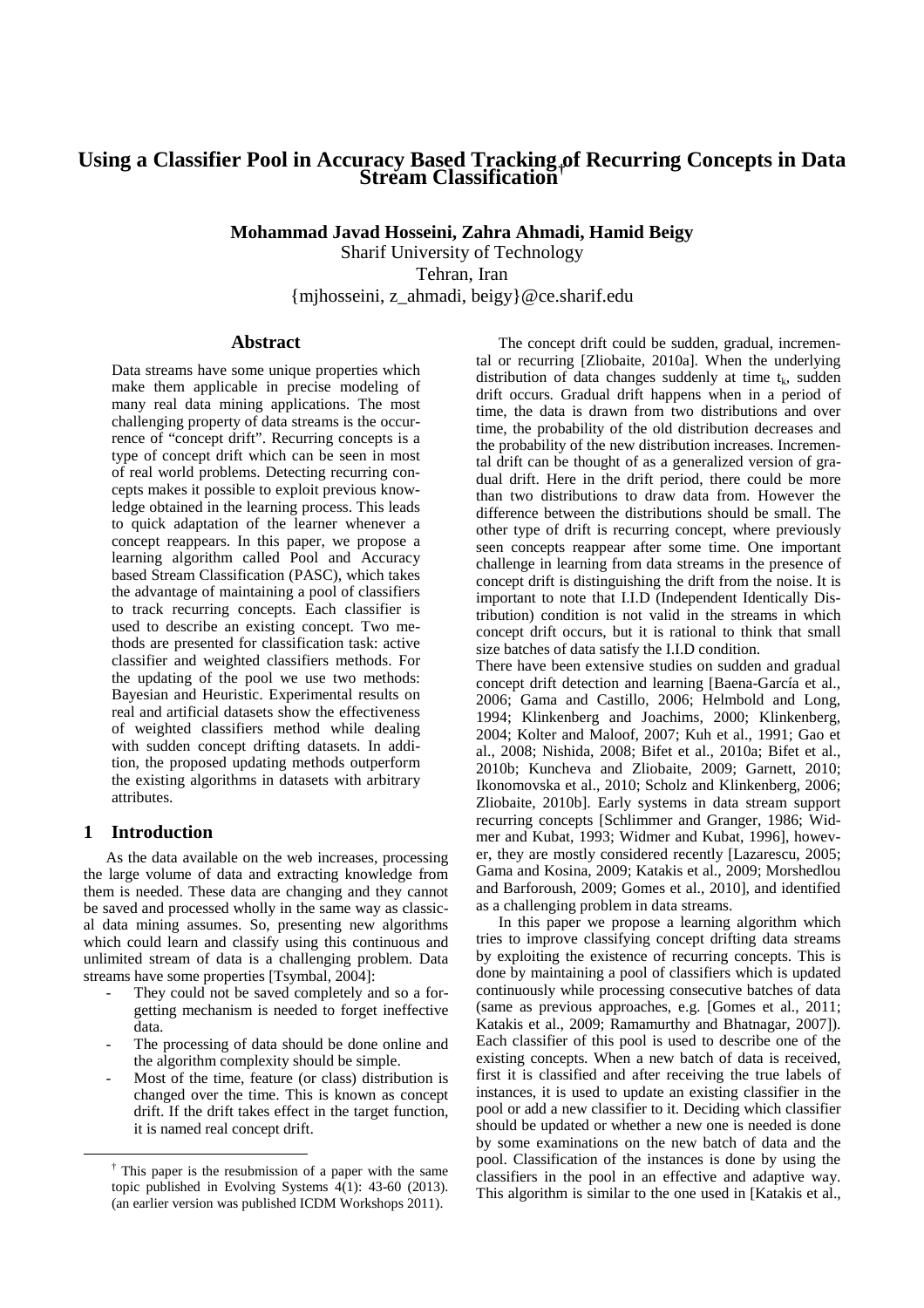2009], but there are major changes in the steps of the algorithm. In fact, our contribution is to propose a new method to classify instances called weighted classifiers method. The other novel part of the paper is the presentation of new methods to update the pool using Bayesian formulation and a heuristic method. Finally the presented methods are compared with the existing ones.

The results show the effectiveness of our algorithm in terms of accuracy and time especially in data streams of sudden drifts. In addition, it is tried to solve some parameter setting problems that exist in some of the previous methods.

The structure of this paper is as follows: in the next section the related works of recurring concepts is discussed. In section 3 the proposed algorithm is presented. Section 4 evaluates the proposed algorithm and compares the experimental results to some previous methods. Section 5 concludes the paper and discusses some future developments which can be done.

# **2 Related Work**

Concept drift learning of data streams has been studied extensively in recent decades. As discussed previously, drifts can be of different types. Most of studies are done on the learning of sudden and gradual drifts. But one possible drift is the change of the current concept to one of the previously seen concepts. As in data streams the learner forgets some unused concepts passing the time, if instances from a previously seen concept is presented to the learner, it may classify them incorrectly. So the learner may be fallen into the trap. Recurring concepts detection and learning is a hard and challenging problem which has been studied in recent years [Lazarescu, 2005; Gama and Kosina, 2009; Katakis et al., 2009; Morshedlou and Barforoush, 2009; Gomes et al., 2011]. All of presented methods try to extract concept from received instances and maintain the concept in a pool of concepts. Every time a new instance arrives, the similarity to available concepts is measured and a model is selected or created. The rest of this section reviews the researches done in the area of recurring concepts in data streams.

The first algorithm supporting recurring concepts consists of an ensemble of classifiers [Ramamurthy and Bhatnagar, 2007]. Each classifier is built on a data chunk and none of the classifiers are deleted. Then while choosing classifiers for the ensemble, the algorithm selects only pertinent classifiers and so it supports the recurring concepts.

Reference [Katakis et al., 2009] presents a framework for the problem of recurring concepts. It extracts a conceptual vector from the arrived batch of data using a transformation function. We name the instances of a labeled batch as

$$
B_{L} = \{x_{L(k)}, x_{L(k+1)}, \dots, x_{L(k+b-1)}\},
$$
 (1)

where  $\mathbf{x}_{L(k+i)}$  is the  $(i+1)^{th}$  instance of the labeled batch of data. A conceptual vector  $\mathbf{Z} = (z_1, z_2, ..., z_n)$  is extracted from the batch where  $z_i$  is a conceptual feature and is calculated from

$$
z_i = \begin{cases} \{P(f_i = v | c_j) : i = 1..n, j = 1..m, v \in V_i\} & \text{if } f_i \text{ is nominal} \\ \{ \mu_{i,i}, \sigma_{i,j} : j = 1..m \} & \text{if } f_i \text{ is numeric} \end{cases} (2)
$$

where  $f_i$  is the *i*<sup>th</sup> feature,  $V_i$  is the set of possible values of a nominal feature,  $\mu_{i,j}$  and  $\sigma_{i,j}$  are the mean and standard deviation of the  $j^{th}$  class of feature *i*. Then by using a clustering algorithm on the available concepts, the algorithm detects the recurring concepts. For each concept in the pool, the algorithm preserves a classifier which will be updated through the time. Clustering is done on the conceptual vectors and using the Euclidean distance as the similarity (difference) measure. If the similarity of a new conceptual vector is more than a threshold, an available concept and its classifier will be updated otherwise a new cluster and classifier will be created. One major problem of this framework is how to determine the threshold. The threshold value is a problem specific parameter and should be regularized by try and error.

Mean and standard deviation is used for the presentation of models in [Morshedlou and Barforoush, 2009] too. This approach uses a proactive behavior versus drifts: by knowing the current concept, it calculates the probability of next concept. If the probability is more than a threshold, the concept will be added to the buffer. If the algorithm detects a drift and decides to behave proactively, it selects a concept from the buffer. If the concept matches the batch, it will be updated. If the concept does not match the data and the algorithm behaves proactively, the next concept will be selected else if the reactive behavior is selected, a new classifier will be trained on the batch. [Morshedlou and Barforoush, 2009] uses a heuristic approach to select proactive or reactive action. Here a threshold parameter should be selected as well as doing some computations to select the suitable behavior each time which is a time consuming action.

The other approach uses meta-learners which can detect the reoccurrence of concepts and activate the previous classifiers using proactive behaviors [Gama and Kosina, 2009]. The meta-learner learns the space where the base learner does well. When the algorithm enters the warning phase of drift, meta-learners determine the performance of their corresponding base learners. If the performance is more than a threshold, the algorithm will use the base learner to classify next instances. Here all base learners and their corresponding meta-learners (referees) are maintained in the pool.

Another idea used in this domain is the use of context space model to extract concept from learning model [Gomes et al., 2010]. A context space is a *N*-tuple of the form  $R = (a_1^R, a_2^R, \dots, a_N^R)$ , where  $a_i^R$  determines the acceptable regions of feature *a<sup>i</sup>* . Each classifier has a context space description and all of them will be saved in a repository. To select the appropriate model, the algorithm uses their corresponding contexts.

# **3 Proposed Learning Algorithm**

Our goal is to propose a new method named *Pool and accuracy based Stream Classification (PASC)*. The idea followed in this method is similar to the method proposed in [Katakis et al., 2009]. We maintain a pool of classifiers which contains a number of classifiers each describing a particular concept which is being updated through the time. After receiving a batch of data, first we predict the labels of its instances and then receive the true labels. Then we can use the instances and their labels to update a classifier in the pool or create a new classifier on this batch of data and add it to the pool, if necessary. The classifiers added to the pool cannot grow arbitrarily the maximum number of classifiers in the pool cannot exceed a predefined limit which is a parameter of our algorithm.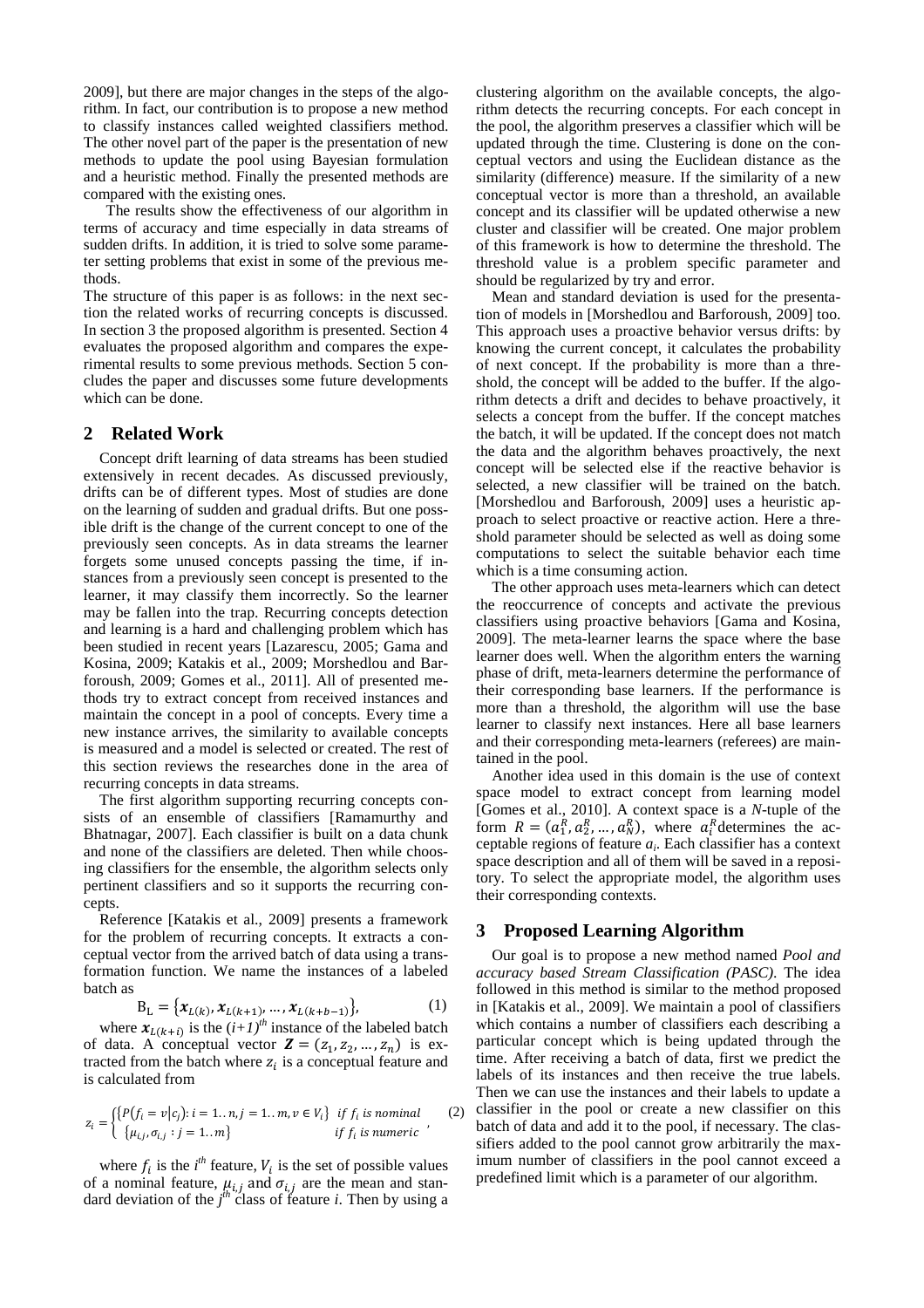To update or create a classifier in the pool, first of all the most relevant concept to the batch of labeled data is selected. If the similarity is more than a predefined threshold or the pool is full, we update the most relevant classifier with the newly arrived labeled batch. Otherwise we construct a new classifier on it. The classifiers used in our method can be any kind of updateable classifiers.

In the rest of this section, we seek how to classify the batches of data and update the pool. As mentioned above, after receiving each batch of data, the classification is done and after receiving their labels, we update the pool. In the proposed method, iteratively after receiving the  $t^{\text{th}}$ batch of unlabeled data  $B_t = (x_{t,t}, x_{t,2},...,x_{t,k})$  such that  $x_{t,i}$  is the *i*<sup>th</sup> data of the *t*<sup>th</sup> batch, and its labels  $L_t = (l_{t,t}, l_{t,2}, \ldots, l_{t,k})$ such that  $l_{t,i}$  is the label of  $x_{t,i}$ , we follow the general framework shown in Procedure 1.

|                | Input: an infinite stream of batches of instances        |  |  |  |  |  |  |
|----------------|----------------------------------------------------------|--|--|--|--|--|--|
|                | $B_{t}$                                                  |  |  |  |  |  |  |
|                | After classification of each instance $B_{t,i}$ ,        |  |  |  |  |  |  |
|                | its label is revealed to the algorithm.                  |  |  |  |  |  |  |
|                | <b>Output:</b> Predicted labels of instances $B_{t,i}$ . |  |  |  |  |  |  |
| 1              | Pool = $\emptyset$ ; // the pool of classifiers          |  |  |  |  |  |  |
| 2              | $C =$ make_classifier(B <sub>1</sub> ,L <sub>1</sub> );  |  |  |  |  |  |  |
| 3 <sup>1</sup> | $RDC = new classifier(); // only used in Bayesian$       |  |  |  |  |  |  |
| 4              | $\mathcal{N}$ method                                     |  |  |  |  |  |  |
| 5              | $ac = 1$ ; // active classifier                          |  |  |  |  |  |  |
| 6              | $W_1 = 1$ :                                              |  |  |  |  |  |  |
| 7              | Pool = Pool U { $C$ };                                   |  |  |  |  |  |  |
| 8              | $X_1 = sum \text{ data}(B_1);$                           |  |  |  |  |  |  |
| 9              | RDC.update( $X_1$ ,1); //1 is the label of $X_1$         |  |  |  |  |  |  |
| 10             | for $i=2$ to infinity do                                 |  |  |  |  |  |  |
| 11             | Classify $B_t$ .                                         |  |  |  |  |  |  |
| 12             | Update Pool with $B_t$ and $L_t$ ;                       |  |  |  |  |  |  |
| 13             | determine active classifier (classifier weights);        |  |  |  |  |  |  |
| 14             | end for                                                  |  |  |  |  |  |  |
|                | Procedure 1. The main framework of PASC.                 |  |  |  |  |  |  |

In line 2, *C* is the first classifier which will be added to the pool and  $W_I$  (in line 6) is its weight. *RDC* is a classifier and *ac* contains the active classifier which will be used in the rest of the procedure. In line 8,  $X<sub>l</sub>$  is an instance constructed from  $B<sub>1</sub>$ . This procedure contains three main phases which can be seen in lines 11 to 13.

In the following subsections, we consider the details of the parameters discussed above and the three phases of the algorithm.

#### **3.1 Phase 1: Classifying the Batch**

In this phase, after receiving a batch of unlabeled data *Bt* , we classify the batch using the classifiers in the pool. This task can be done in two ways. The first is similar to the method used in [Katakis et al., 2009] and the second tries to classify the batch using the weights assigned to the classifiers.

## **Classifying the Batch According to the Active Classifier**

method is used in [Katakis et al., 2009] to classify instances using the classifiers in the pool. The classifier selected to classify the batch is named active classifier. This classifier is defined according to the last iteration. If in the last iteration, a new classifier was added to the pool, it would be the active classifier. Otherwise, the classifier that has the most relevance to the batch would be the active classifier. The pseudocode of this method is shown in

Procedure 2. In line 2, *ac* is the active classifier and *pl* stores the predicted labels of the instances.

| for $i=1$ to k do                           |
|---------------------------------------------|
| $pI[B_{t,i}] = Pool[ac].classify(B_{t,i});$ |
| end for                                     |

**Procedure 2. Classify batch according to active classifier.** 

### **Classifying the Batch According to the classifiers' weights.**

The first way of classifying a batch uses the active classifier that is appropriate for the last batch of data. However, when a sudden concept drift occurs, the method's performance decreases significantly, because the appropriate classifier for the last batch is not appropriate for the current batch anymore. We suggest using the classifiers in the pool in an adaptive way. A positive weight is assigned to each classifier in the beginning of processing the batch according to the performance of the classifier on the previous batch and when we want to classify an instance, we use the classifier with the highest weight. When the true label is revealed to the algorithm, the classifiers' weights can be updated. Updating the weights is done according to the following rule:

$$
w'(j) = w(j) * \beta^{M(j,i)}, \tag{3}
$$

where  $w(j)$  is the current weight of  $j<sup>th</sup>$  classifier and  $w'(j)$  is its new weight and  $\beta$  is a parameter in [0,1). If the  $j<sup>th</sup>$  classifier classifies the *i*<sup>th</sup> instance correctly, *M(j,i)* will be 0, otherwise it is 1. Equation (1) is inspired from [Freund and Schapire, 1996] which models the online prediction problem with a two-player repeated game. The first player is the learner and the second is the environment. The leaner can choose a mixed strategy *P* that determines how to classify the instances determined by the mixed Strategy *Q* of the environment. The mixed strategy *P*, determines the weight of each concept to be used in the weighted majority method of classifying instances. The mixed strategy *Q* determines how to present instances to the learner. The game is as follows: First, the learner chooses mixed strategy *P* that determines how it would classify the instances, and then the environment chooses mixed strategy *Q* that determines how the instances are presented to the algorithm. In the next step, learner can observe the loss of using these strategies and so it can change its mixed strategy in the next iteration by updating the weights. It has been shown that for sufficient number of instances, the error of ensemble with the weights determined by (3) is sufficiently close to the best classifier's error [Freund and Schapire, 1996]. So if the size of the batch is large enough, the performance of our ensemble classifier on the current batch is close to the performance of the best classifier in the pool. But this size should not be so large that it violates the I.I.D condition in the batch or makes difficulty in storing data in the memory.

Although using this method is guaranteed to work well, we slightly modify the method to improve its efficiency. First, Instead of using weighted majority to classify an instance we use only the classifier with the highest weight. Second, Instead of applying the updating rule for every instance, we use it for a subsample of the batch that has the size equal to square root size of the batch.

The initial values of weights are 1 and after processing each batch, the weights are set according to the rule discussed in phase 3. The pseudocode of this method is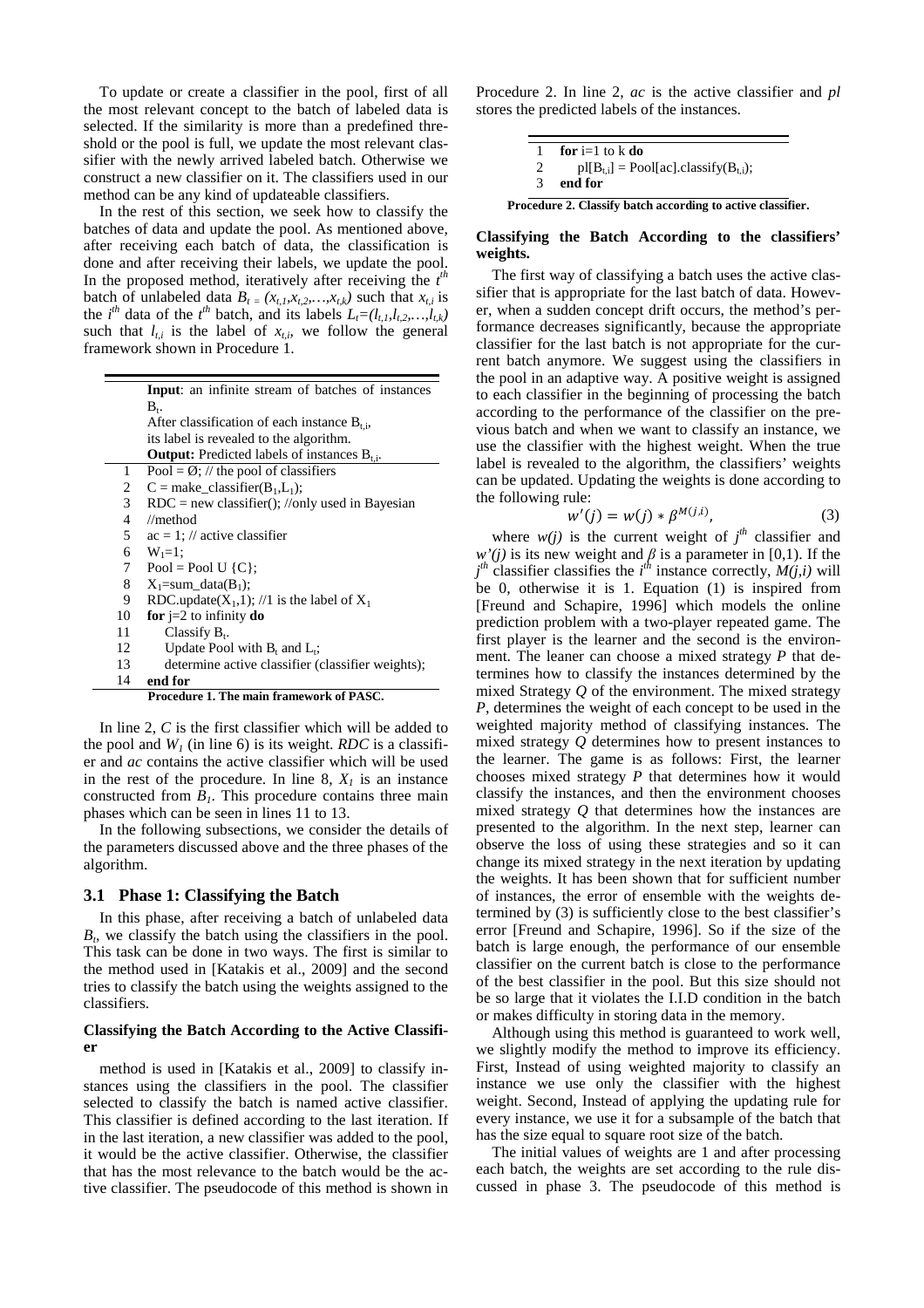shown in Procedure 3. In line 1,  $S_t$  is a subsample of the batch  $B_t$  and  $m$  is its size which is set to the square root size of the batch. After classifying each instance in line 4, if the instance is a member of the subsample, classifiers' weights will be updated.

| 1  | $S_t = sub\_sample(B_t, m);$                          |
|----|-------------------------------------------------------|
| 2  | /* makes a sub_sample of size $m*/$                   |
| 3  | for $i=1$ to k do                                     |
| 4  | $pI[B_{t,i}] = classifyw(Pool, W, B_{t,i});$          |
| 5  | $\sqrt{\text{*}$ Uses the most weighted classifier */ |
| 6  | <b>if</b> $S_t$ does not contains $B_{t,i}$           |
| 7  | continue;                                             |
| 8  | end if                                                |
| 9  | for $i=1$ to size(Pool) do                            |
| 10 | $W_i = W_i^* \text{Pool}[j].error(B_{t,i},L_{t,i});$  |
| 11 | end for                                               |
| 12 | end for                                               |

**Procedure 3. Classify batch according to classifier weights.** 

### **3.2 Phase 2: Updating the Classifiers' Pool**

After receiving  $L_t$ , the true labels of  $B_t$ , a classifier in the pool will be updated incrementally or a new classifier will be created on the batch. If we assume the size of the batch is small enough, it will be relevant to only one of the available concepts, because the concepts in the pool represent different hypotheses. So the relevant concept should be updated using the current batch of data. So we need to find the concept which describes  $B_t$  and  $L_t$  with the highest probability and also find a measure of its correspondence to the batch. In the following two subsections, two alternatives of performing this task are discussed. The first is a straightforward method and uses Bayes' theorem to find the probabilities. The second is a heuristic method which is more efficient than the first.

#### **Bayesian method for Updating the Classifiers' Pool**

In this method, we estimate the relevance probability of each available concept to  $B_t$  and  $L_t$ . As previously mentioned, in the environments subject to concept drift, the I.I.D condition does not hold. But we can assume that this condition holds for a batch of data that is sufficiently small. So the probability that  $B_t$  and  $L_t$  correspond to concept  $h_i$  can be formulated as:

$$
P(h_i|B_t, L_t) = \frac{P(B_t, L_t|h_i) * P(h_i)}{P(B_t, L_t)},
$$
\n(4)

where the right side of the equation follows from Bayes' theorem. Thus the best concept to describe  $B_t$  and  $L_t$  is:

$$
argmax_{i} P(h_i|B_t, L_t)
$$
  
= 
$$
argmax_{i} P(B_t, L_t|h_i) * P(h_i).
$$
 (5)

Equation (5) uses the fact that the best concept does not relate to the probability of  $B_t$  and  $L_t$ . As the environment is non-stationary and we cannot have any assumption about the concepts, we consider  $P(h_i)$  which is the prior probability of the  $i<sup>th</sup>$  concept to be identical for all concepts. So equation (5) becomes:

$$
argmax_{i} P(h_{i}|B_{t}, L_{t})
$$
  
= 
$$
argmax_{i} P(B_{t}, L_{t}|h_{i})
$$
  
= 
$$
argmax_{i} P(B_{t}|h_{i}) * P(L_{t}|B_{t}, h_{i}).
$$
 (6)

Hence we should estimate  $P(L_t|B_b h_i)$  and  $P(B_t|h_i)$ . The former is the conditional probability that the labels of the

instances  $(x_{t,1},x_{t,2},...,x_{t,k})$  be  $(l_{t,1},l_{t,2},...,l_{t,k})$  given that the instances and their labels are described by the  $i<sup>th</sup>$  concept and the latter is the probability that the batch is produced in an environment described by the  $i<sup>th</sup>$  concept.

According to I.I.D condition in a batch, we have:

$$
P(L_t|B_t, h_i) = \prod_{j=1}^{j=k} P(l_{t,j}|x_{t,j}, h_i).
$$
 (7)

Notice that  $P(l_t|X_t,h_t)$  can be estimated using the posterior probability calculated by the  $i^{th}$  classifier. To estimate  $P(B_t/h_i)$ , according to I.I.D we have:

$$
P(B_t|h_i) = \prod_{j=1}^{j=k} P(x_{t,j}|h_i).
$$
 (8)

There is a straightforward way to determine  $P(x_{t,j}/h_i)$  by using a classifier which we call *raw data classifier*. The input of this classifier is the unlabeled instances  $x_{t,i}$  and its output is the probability of the instances to belong to the concepts. So to train the raw data classifier, first the concept which describes  $B_t$  and  $L_t$  best, is determined. Then all instances in the batch and the concept index (or its id) as the class label are given to the classifier to be updated. To determine the relevant concept of the batch, we can give all of the batch instances to the classifier. But this will take much time to find  $P(B_t/h_i)$  and therefore we use an alternate way: instead of using all instances in the batch we make an instance  $X_t$  for the batch  $B_t$  and use it to train raw data classifier (RDC).  $X_t$  has the same number of features as the original instances and its  $i<sup>th</sup>$  feature is simply the sum of all the *i*<sup>th</sup> features of the instances in the batch.

After receiving unlabeled batch  $B_t$ ,  $X_t$  is built and the probability of each of its instances to belong to any of the concepts in the pool is estimated by the probability of  $X_t$ to belong to the concept which can be calculated by RDC. Then the best concept matching  $B_t$  and  $L_t$  is determined (it may be a new concept added to the pool) and *X<sup>t</sup>* and the best concept index are given to RDC to be updated. So  $P(B_t | h_i)$  can be estimated as: A<sup>B</sup>

$$
P(B_t|h_i) = p_i^k, \tag{9}
$$

where  $p_i$  is the probability of belonging  $X_t$  to  $i^{\text{th}}$  concept which is calculated by RDC. Therefore, to determine the best concept describing  $B_t$  and  $L_t$  we can use:

$$
argmax_{i} P(h_i|B_t, L_t)
$$
  
= 
$$
argmax_{i} p_i^{k} * \prod_{j=1}^{j=k} P(l_{t,j}|x_{t,j}, h_i).
$$
 (10)

To prevent underflow of the products we use (11) Instead of (10) to find the best concept:

$$
argmax_{i} P(h_{i}|B_{t}, L_{t})
$$
  
= 
$$
argmax_{i} k * log p_{i} + \sum_{j=1}^{j=k} log P(l_{t,j}|x_{t,j}, h_{i}).
$$
 (11)

If the pool is not full and the result of the expression computed in (11) is less than a parameter  $\theta$ <sup>*I*</sup>, a new classifier will be added.

Using this method, we must find the posterior probability of *k* instances for finding the best concept and this will take much time. To resolve this problem, relying on the fact that the instances in the batch are I.I.D, only a sub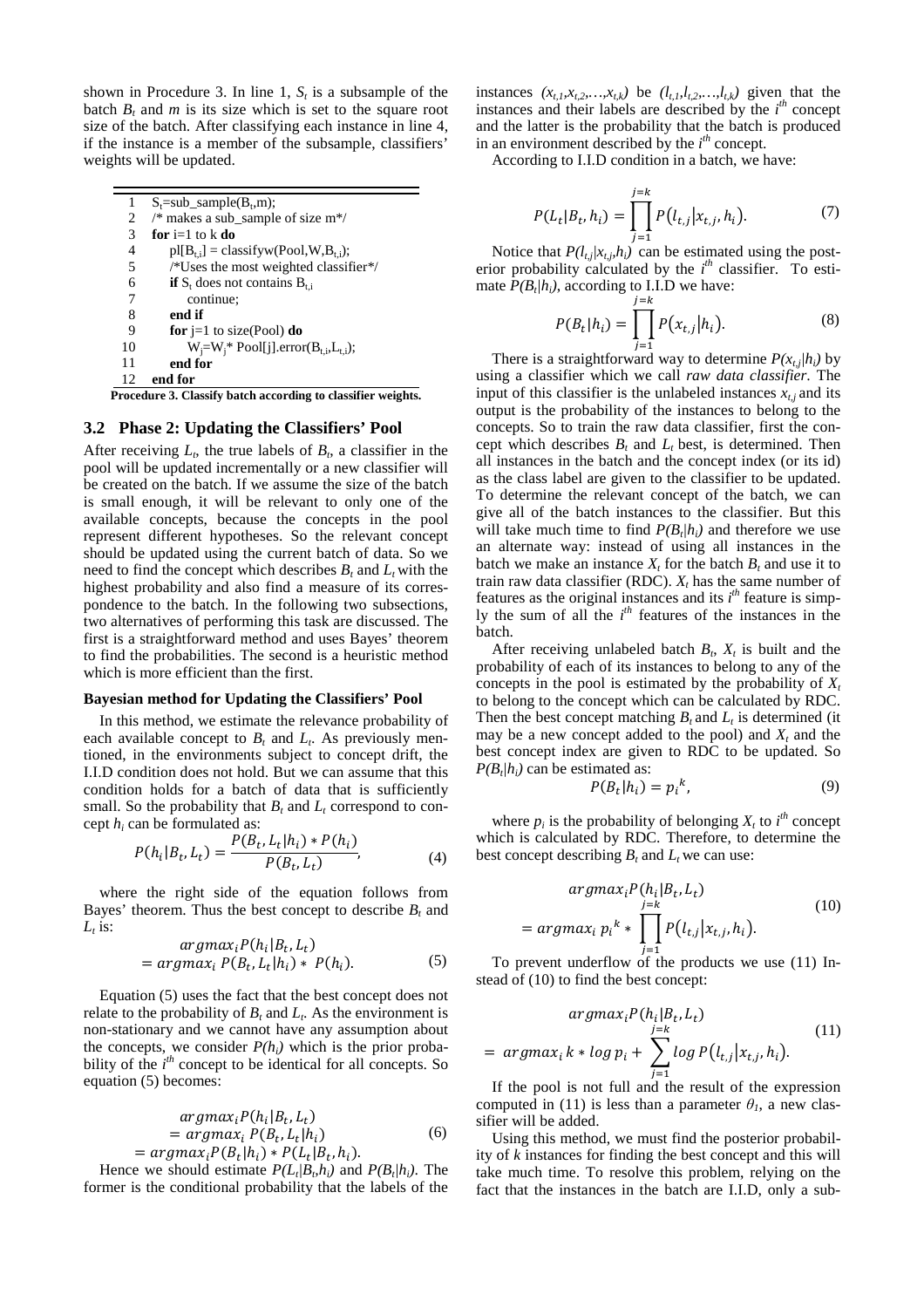sample of the square root size of the batch is used to estimate the best concept. The pseudocode of this method is shown in Procedure 4. In line 2,  $S_t$  contains a subsample of the batch  $B_t$  and  $m$  is its size which is set to the square root size of the batch.  $SL<sub>t</sub>$  stores the labels of  $S<sub>t</sub>$ . Lines 5 to 7 find the best describing classifier of the batch according to Bayesian method. The variable *bestC* refers to the best classifier and *maxA* indicates the result of the expression computed in (11) for *bestC*.

 $X_t = sum\_data (B_t);$  $S_t = sub\_sample (B_t, m);$  $SL_t = sub\_sample (L_t, m);$ /\* stores the labels of the  $S_t$ \*/  $(maxA, bestC) = (max, argmax)_{j:1..size(Pool)}$  $(m^* log (RDC.pop(x_t, j)) +$  $\Sigma$ <sub>i=1:m</sub> log (Pool[j].prob(S<sub>i</sub>,SL<sub>i</sub>))); **if**  $(maxA > \theta_1$  or size(Pool)>maxC)  $Pool[bestC].update(B_t, L_t);$ **else**   $C = make\_classification(B_t, L_t);$  $Pool = Pool U (C);$  $bestC = size(Pool);$ **end if**   $RDC.update(x_t, bestC);$ 1  $\mathcal{D}$ 3 4 5 6 7 8 **9** 10 11 12 13 14 15

**Procedure 4. Bayesian method for updating classifiers' pool.** 

#### **Heuristic method for Updating the Classifiers' Pool**

To find the best concept describing  $B_t$  and  $L_t$ , the accuracy of all classifiers on  $B_t$  will be measured. If the pool is full and a new classifier cannot be added, the best classifier is updated with  $B_t$  and  $L_t$ . But if the pool is not full and the accuracy of the best classifier for this batch of data is more than a parameter  $\theta_2$ , then the best existing classifier is updated by  $B_t$  and  $L_t$ . Otherwise if the accuracy of classifier is less than  $\theta_2$ , a new classifier is created and trained on this batch. The reason of using this approach is that the more the accuracy of a classifier on the current batch is, the more relevance it may have to the batch. Therefore, the concept this classifier describes can be refined or extended using the current batch of data. The pseudocode of this method is shown in Procedure 5. Lines 4 and 5 find the best classifier describing the batch according to heuristic method. The variable *bestC* refers to the best classifier and *maxA* indicates the accuracy of that classifier on the current batch.

| 1  | $S_t = sub$ sample $(B_t, m)$ ;                     |
|----|-----------------------------------------------------|
| 2  | $SL_t = sub$ sample $(L_t, m)$ ;                    |
| 3  | /* stores the labels of the $St$ */                 |
| 4  | $(max A, best C) = (max, argmax)_{i:1.size (Pool)}$ |
| 5  | $(pool[i].accuracy(S_t, SL_t));$                    |
| 6  | if $(maxA>theta or size(Pool)>maxC)$                |
| 7  | Pool[bestC].update( $B_t$ , $L_t$ );                |
| 8  | else                                                |
| 9  | $C =$ make_classifier( $B_t$ , $L_t$ );             |
| 10 | $Pool = Pool U (C);$                                |
| 11 | $bestC = size(Pool);$                               |
| 12 | end if                                              |

**Procedure 5. Heuristic method to update classifiers' pool.** 

# **3.3 Phase 3: determining the active classfier (or classfier weithts)**

After phases 1 and 2 are done, some final operations should be done before moving to the next iteration. If phase 1 is done according to the active classifier, the active classifier should be set. Active classifier is the one that has been updated with the current batch of data, i.e. the bestC parameter of our algorithm.

If phase 1 is done in the second way, the weights should be initialized for the next iteration. The weights of the classifiers in the pool are set so that in the next iteration, the performance of the method will be high. Each classifier is tested on a subsample of the square root size of the batch and its weight is set by:

$$
w_0(i) = \beta^{(2^{A(i)})},\tag{12}
$$

Where  $A(i)$  is the accuracy of the  $i<sup>th</sup>$  classifier. A classifier which classifies the current batch poorly, will have a less initial weight. Some kind of locality assumption is used in (12) for setting the initial weights which does not work properly when a sudden concept drift occurs. Phase 1 tries to handle this problem by updating the weights while processing the batch. The pseudocode of this method is shown in Procedure 6.

|   | $S_t = sub$ sample $(B_t, m)$ ;                                                                                                                                                                                                                                                                                                                                                                                                                    |
|---|----------------------------------------------------------------------------------------------------------------------------------------------------------------------------------------------------------------------------------------------------------------------------------------------------------------------------------------------------------------------------------------------------------------------------------------------------|
| 2 | $SL_t = sub\_sample (L_t, m);$                                                                                                                                                                                                                                                                                                                                                                                                                     |
| 3 | for $i=1$ to size(Pool) do                                                                                                                                                                                                                                                                                                                                                                                                                         |
| 4 | c_error= $Pool[i].error(S_t, SL_t);$                                                                                                                                                                                                                                                                                                                                                                                                               |
| 5 | $W_i = \text{beta} \setminus (2 \text{ }^{\circ}C_{\text{ }c\text{ }}^{\circ}C_{\text{ }i\text{ }}^{\circ}C_{\text{ }i\text{ }}^{\circ}C_{\text{ }i\text{ }}^{\circ}C_{\text{ }i\text{ }}^{\circ}C_{\text{ }i\text{ }}^{\circ}C_{\text{ }i\text{ }}^{\circ}C_{\text{ }i\text{ }}^{\circ}C_{\text{ }i\text{ }}^{\circ}C_{\text{ }i\text{ }}^{\circ}C_{\text{ }i\text{ }}^{\circ}C_{\text{ }i\text{ }}^{\circ}C_{\text{ }i\text{ }}^{\circ}C_{\text$ |
| 6 | end for                                                                                                                                                                                                                                                                                                                                                                                                                                            |
|   | Procedure 6. Determine classifier weights.                                                                                                                                                                                                                                                                                                                                                                                                         |

## **4 Experimental Results**

In this section, we first introduce the data sets containing recurring concepts which are used in the experiments. Then we discuss the parameter tuning of our method and compare it to the parameters of CCP framework. In the last subsection the proposed methods are compared with each other and the CCP framework, one of the most promising frameworks developed in the tracking of recurring concepts. The experiments show the effectiveness of our method.

### **4.1 Data sets**

Three real datasets and one artificial dataset are chosen for the experiments given in this section. The artificial dataset is moving hyperplanes and contains sudden concept drift. Real datasets are emailing list [Katakis et al., 2009], spam filtering and sensor data. Emailing list and spam filtering are high dimensional datasets and sensor data is a very large real dataset. Emailing list and hyperplane datasets contain sudden concept drift and spam filtering and sensor data contain gradual drift.

### **Emailing List Dataset**

 The emailing list (elist) dataset which is used in [Katakis et al., 2009] contains a stream of emails about different topics shown to the user one after another and are labeled as interesting or junk. To construct this dataset, the data in usenet posts [Frank, 2010] which exists in 20 newsgroups collection is used and three topics are selected. The user is interested in one or two topics in each concept and so he/she labels the emails according to his/her interest. The interests of the user can be changed in time and so this dataset simulates recurring concepts and concept drift (Table 1). The dataset contains 1500 instances with 913 attributes and is divided into 5 time periods with equal number of instances .

## **Spam Filtering Dataset**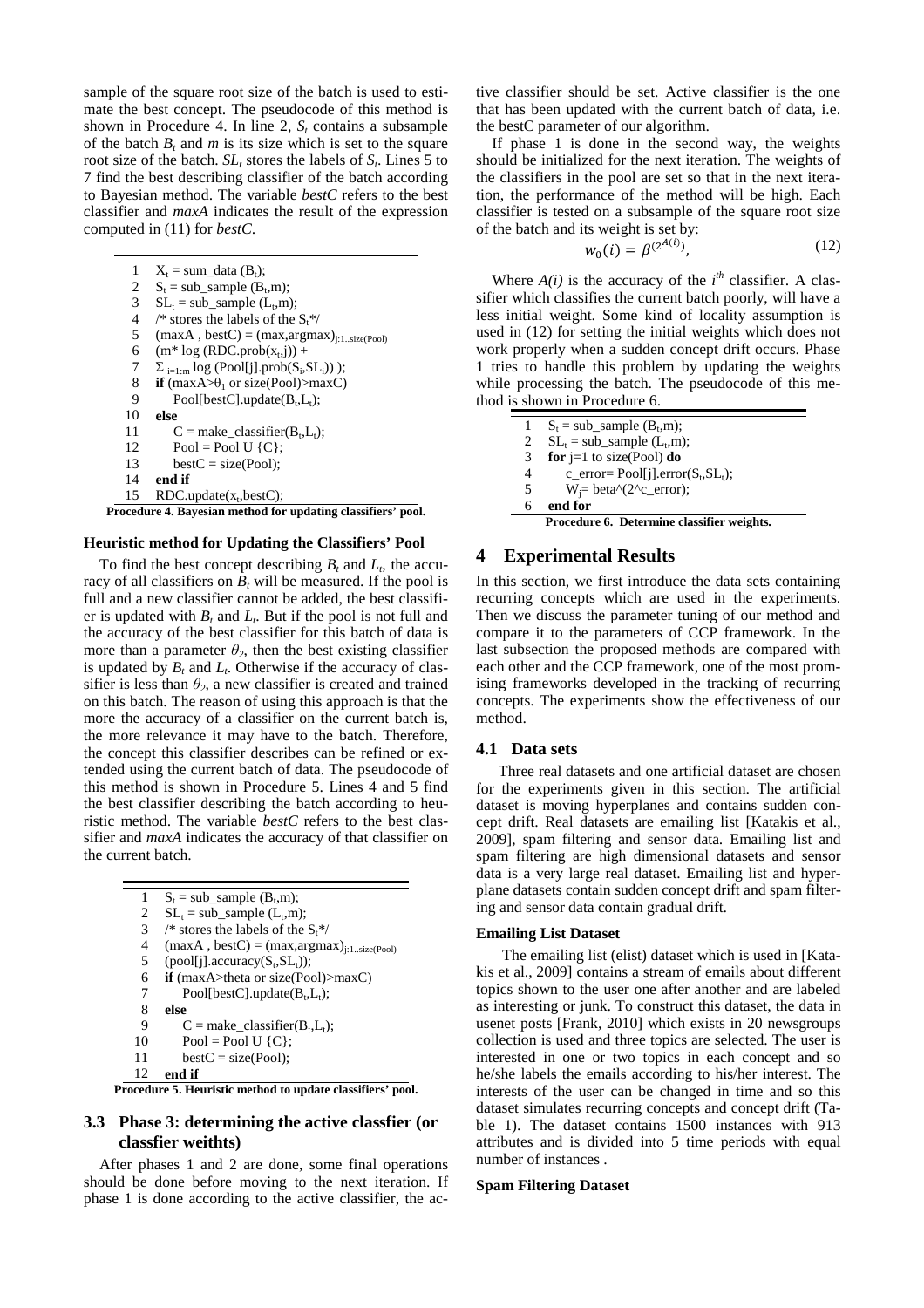This dataset is obtained from Spam Assassin<sup>‡</sup> collection and contains email messages. The dataset consists of 9324 instances with 500 attributes and represents gradual concept drift .

**Table 1. Emailing List Dataset (elist) [Katakis et al. 2009]** 

|                 | 1-300 | 300-600 | 600-900 | 900-1200 | 1200-1500 |
|-----------------|-------|---------|---------|----------|-----------|
| <b>Medicine</b> |       |         |         |          |           |
| Space           | -     |         | -       |          | -         |
| <b>Baseball</b> | -     |         |         |          | -         |

#### **Hyperplane Dataset**

This dataset simulates the problem of predicting class of a rotating hyper plane. In an *n*-dimensional space, a hyper plane decision surface is the equation  $g(\vec{x}) =$  $\vec{w} \cdot \vec{x} = 0$  where  $\vec{w}$  determines the orientation of the surface and  $\vec{x}$  is an instance in the space. If  $q(\vec{x}) > 0$ ,  $\vec{x}$ 's label is 1, otherwise it is 0. To simulate concept drift, the orientation of the hyper plane is changed over time. Our dataset has 8000 instances with 30 real attributes. There is a concept drift after each 2000 instances. There are only two concepts which reappear after the first 4000 instances. This dataset shows the problem of sudden concept drift and recurring concepts.

#### **Sensor dataset**

Sensor dataset is a real dataset which consists of the information collected from 54 sensors deployed in Intel Berkeley Research laboratory in a two-month period [Zhu, 2010]. The class label is the sensor ID, so there are 54 classes, 5 attributes and 2,219,803 instances. The type and place of concept drift is not specified in the dataset but it is obvious that there are some drifts. For example, lighting or the temperature of some specific sensors during the working hours is much stronger than nights or weekends

### **4.2 Parameter Tuning**

One of the advantages of the proposed method is that its parameters can be tuned in a much simpler way compared to the CCP framework method and small changes of parameter values, do not lead to major variations in performance. On the other hand, the CCP framework method has a  $\theta$  parameter which is somehow similar to our  $\theta$ <sup>*I*</sup> and *θ2* parameters. If this parameter is set wrongly in CCP framework method, the accuracy of the classification will decrease significantly. For example, *θ* should be 4 for elist and 2.5 for spam filtering dataset. If we set *θ* to 2.5 instead of 4 for elist dataset, its accuracy will be 55% rather than 77%.

If weighted classification method is used in phase 1, a parameter  $\beta$  is required to update the weights which is by definition in  $[0,1)$ . The more sudden the concept drift is, the smaller the parameter should be. We have set this parameter to 0.1 for all datasets. Another parameter is the maximum classifier number (*maxC*) which is set to 10 and implies that we expect to have at most 10 different concepts. In addition, we have a parameter  $\theta_l$  in the heuristic method which is a threshold for the accuracy of the best classifier. So the more the *maxC* parameter is and the less sudden the concept drift is, the higher  $\theta$ <sup>*I*</sup> should be. We have set this parameter to 0.95 for all datasets which

 $\overline{a}$ 

means that only when a classifier has the accuracy more than 0.95 on a batch, it will describe the concept of the batch correctly. For the other parameter,  $\theta_2$ , in the Bayesian method, we have set it to  $2 * log(0.75) * m$ , according to its definition. This is because we believe if each of the  $2m$  probabilities of (11) is at least 0.75, then the concept can be relevant to the batch and its labels. The batch size is set to 50 for elist and spam filtering datasets and 500 for hyperplane dataset.

As a result, parameter tuning for our method is simpler than CCP framework method and the same parameters work well for all datasets with different natures we have chosen. The only parameter that does not have the same value for all datasets in our experiments is the batch size. This problem also exists in the CCP Framework method and must be resolved according to the properties of the dataset.

The reason behind our claim that our parameter setting is simple is that most of these parameters can be expressed as some property of the datasets, but setting the parameters correctly needs some knowledge about the dataset.

#### **4.3 Results and Discussion**

We compared our method with the CCP Framework method [Katakis et al., 2009] in terms of accuracy, precision, recall and running time. We have discussed how to tune our method's parameters in the previous subsection. The results of our experiments on elist, spam filtering, hyperplane and sensor datasets are shown in tables 2, 3, 4 and 5, respectively.

## **comparison of methods' accuracies, precisions and recalls**

The results for elist and hyperplane datasets that simulate sudden concept drift are much better when using the weighted classifiers method rather than active classifier method. The difference of about 8% in the accuracies can be seen. We have tested the weighted classifiers method in conjunction with the CCP framework method and the same result can be seen in terms of increase in the accuracy. This is reasonable, because when a sudden concept drift occurs, the active classifier which is appropriate for the last batch works poorly in classifying the current batch. When the weighted classifiers method is used, after receiving the first few instances of the batch, the classifier' weights are adapted so that the concept drift is taken into account and the classification task will have a higher accuracy.

As a comparison, our weighted classifiers method outperforms the CCP framework method for sudden concept drift and has similar results for gradual concept drift. Our batch assignment methods (Bayesian and heuristic) have results similar to the CCP framework method without having parameter setting problems discussed previously.

In sensor dataset, CCP and Bayesian batch assignment methods have lower performances (between 9% and 15% of accuracy) than Heuristic method. This means that CCP framework and Bayesian method have some problems in determining the true concept of a batch in sensor dataset. One problem with CCP framework method is that it uses the Euclidean distance as the measure of similarity of a batch to a concept. ConDis, the distance measure used in CCP, is dependent on the magnitude of the attribute values and an attribute with large values can reduce the effects of the other attributes in the distance calculation. The problem of Bayesian method could be possibly the I.I.D as-

<sup>‡</sup> The Apache SpamAssasin Project -

http://spamassassin.apache.org/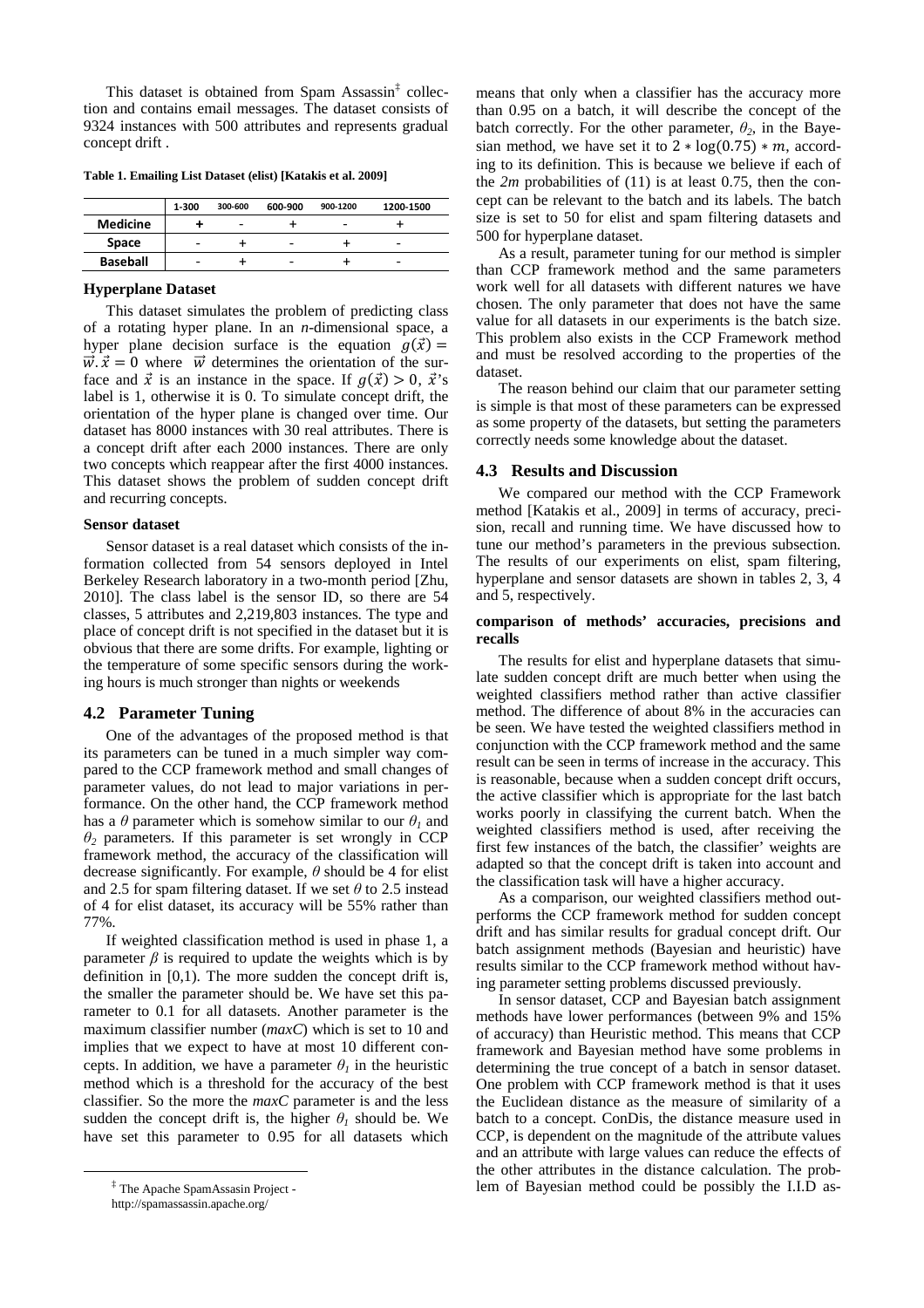sumptions made in it. However, Bayesian method still outperforms than CCP framework method (about 3%).

|--|

| <b>Batch</b><br>assignment<br>Method | Classification<br>Method | Acc. | P    | R    | F-<br>measure | Time |
|--------------------------------------|--------------------------|------|------|------|---------------|------|
| <b>CCP</b>                           | Active                   | 0.77 | 0.73 | 0.81 | 0.77          | 1004 |
|                                      | Weighted                 | 0.82 | 0.79 | 0.83 | 0.81          | 1274 |
| Heuristic                            | Active                   | 0.75 | 0.71 | 0.77 | 0.74          | 1816 |
|                                      | Weighted                 | 0.82 | 0.8  | 0.83 | 0.81          | 1843 |
|                                      | Active                   | 0.75 | 0.71 | 0.8  | 0.75          | 2089 |
| Bayesian                             | Weighted                 | 0.82 | 0.8  | 0.84 | 0.82          | 2462 |

**Table 3. Results of all methods on spam filtering dataset.** 

| <b>Batch</b><br>assignment<br>Method | classification<br>method | Acc. | P    | R    | F-<br>measure | Time |
|--------------------------------------|--------------------------|------|------|------|---------------|------|
| <b>CCP</b>                           | Active                   | 0.91 | 0.91 | 0.84 | 0.94          | 2217 |
|                                      | Weighted                 | 0.89 | 0.92 | 0.87 | 0.93          | 2820 |
| Heuristic                            | Active                   | 0.89 | 0.91 | 0.84 | 0.93          | 3942 |
|                                      | Weighted                 | 0.89 | 0.92 | 0.89 | 0.93          | 4112 |
|                                      | Active                   | 0.89 | 0.9  | 0.86 | 0.93          | 4537 |
| Bayes                                | Weighted                 | 0.88 | 0.91 | 0.91 | 0.92          | 5405 |

**Table 4. Results of all methods on Hyperplane dataset.** 

| <b>Batch</b><br>assignment<br>Method | classification<br>method | Acc. | P    | R    | F-<br>measure | Time |
|--------------------------------------|--------------------------|------|------|------|---------------|------|
| <b>CCP</b>                           | Active                   | 0.76 | 0.72 | 0.81 | 0.78          | 868  |
|                                      | Weighted                 | 0.83 | 0.81 | 0.83 | 0.84          | 947  |
| Heuristic                            | Active                   | 0.76 | 0.73 | 0.77 | 0.78          | 974  |
|                                      | Weighted                 | 0.84 | 0.81 | 0.83 | 0.85          | 970  |
|                                      | Active                   | 0.78 | 0.75 | 0.8  | 0.8           | 876  |
| Bayes                                | Weighted                 | 0.86 | 0.83 | 0.84 | 0.87          | 899  |

**Table 5. Results of all methods on sensor dataset.** 

| <b>batch</b><br>assignment | classification<br>Accuracy<br>method |      | Time    |  |
|----------------------------|--------------------------------------|------|---------|--|
| <b>CCP</b>                 | Active                               | 0.71 | 370560  |  |
|                            | Weighted                             | 0.71 | 813398  |  |
| Heuristic                  | Active                               | 0.87 | 929289  |  |
|                            | Weighted                             | 0.86 | 846226  |  |
|                            | Active                               | 0.74 | 883682  |  |
| <b>Bayes</b>               | Weighted                             | 0.74 | 1299652 |  |

## **Comparision of methods' run times**

The run time of each method is shown in the last column of the result tables (Table 2-5). The most time consuming part of these methods is the time spent calling the training and test methods of the classifiers. In the CCP framework method additional time is spent on the construction of the conceptual vectors and the clustering task. In all methods, each instance of the batch is used once to update a classifier in the pool. The difference is in the number of times an instance is classified or its posterior probability distribution is measured by the classifiers. Simply, assume that  $T_0$  is the time taken to classify an instance and  $T_1$  is the time taken to find the posterior probabilities for it. In the classification task, each data is classified only once in all batch assignment methods and so the only major differences are in updating the classifiers' weights and in phase 2 where the updating of the classifiers' pool is done. Suppose that the subsample size of the batch used in both the heuristic and the Bayesian methods is *m*. In the heuristic method, each of the *m* instances is classified once using all of the classifiers in the pool and in the Bayesian method, the posterior probabilities of each of the *m* instances are measured by each of the classifiers. In the Bayesian method, one posterior probabilities estimation and one update by the raw data classifier is also required for each batch but this can be ignored. So the time required in the heuristic method is at most  $m * maxC * T_0$ and in the Bayesian method is at most  $m * maxC * T_1$ . T<sub>1</sub> is greater or equal to  $T_0$  according to their definitions. So in general, we expect using the Bayesian method is more time consuming rather than the heuristic method, because the maximum time computed for Bayesian method is greater. This can be seen in tables 2 and 3, but not in the last dataset, because in this problem setting only two classifiers are added to the pool for the Bayesian method (among 10 possible classifiers).

In addition, we use a subsample of the batch to update the weights in the weighted classifiers method. Each of the instances in this subsample is classified by each of the classifiers in the pool to find the classifiers' errors. So if we use the same subsample of the batch for both updating the classifiers and their weights, we will obtain a time saving when using Heuristic and weighted classifiers methods. Therefore for each of batch assignment methods, using weighted classifiers method will consume more time than using active classifier. This can be seen in tables 2 to 4 for our three datasets, except in the Heuristic method because of the time saving we mentioned.

At last, Bayesian method takes the most time among all batch assignment methods while Heuristic and CCP methods take almost the same time using active classifier and Heuristic method is better when using weighted classifiers.

# **5 Conclusion and Future Works**

We have proposed a method with some variations for streaming data classification in the presence of concept drift and recurring concepts. The general framework used in this paper maintains a pool of classifiers and updates them according to consecutive batches of data. The classifiers in the pool are used to classify new batches of data. The most similar method to our method is the CCP framework. Our method improves the accuracy while its parameter tuning is simpler.

Some future research works related to this study might include the followings. First, managing the classifiers in the pool can be done more complexly. For example, classifiers can be merged or removed to handle more complicated situations. Second, parameters of the algorithm are